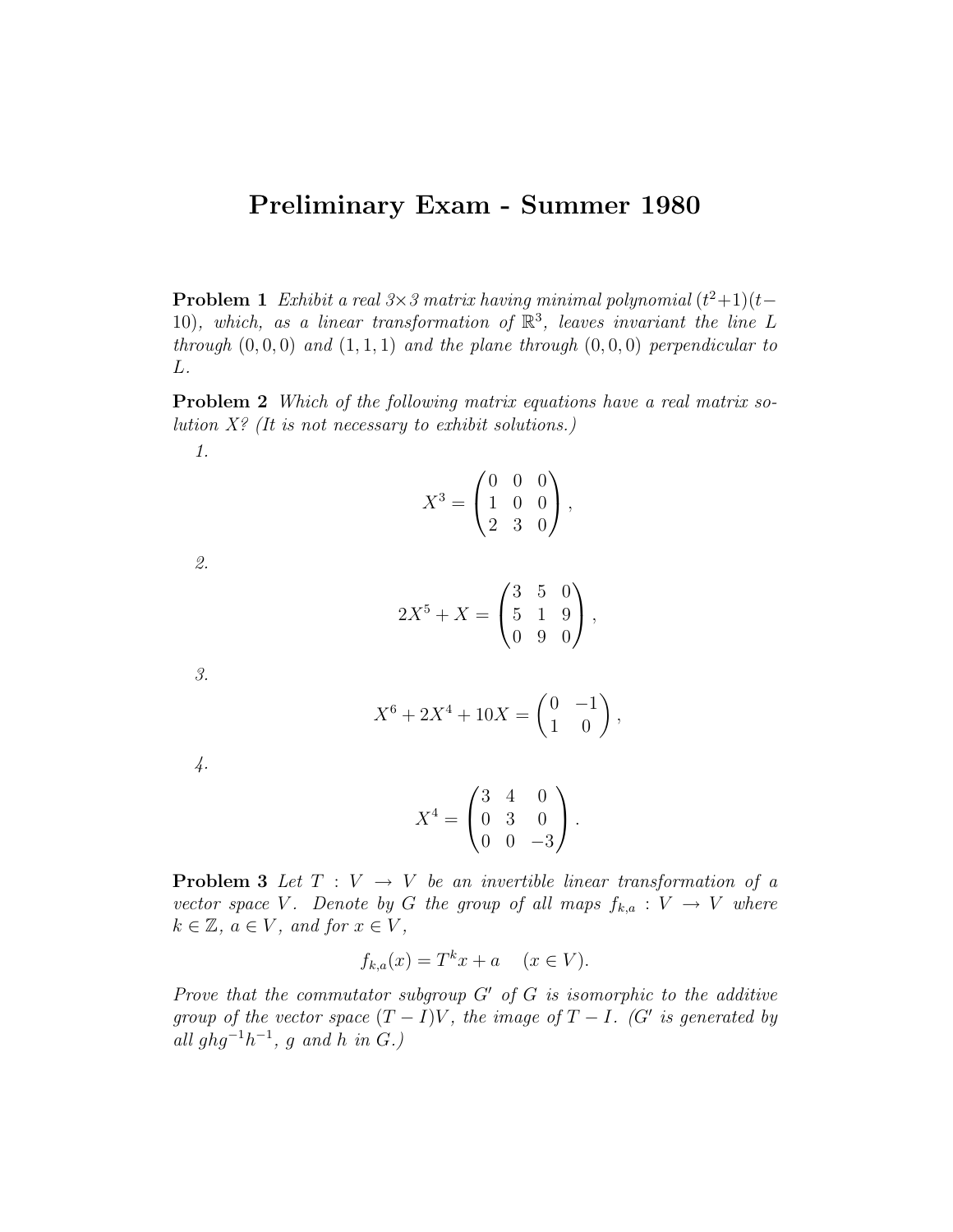**Problem 4** Let G be a finite group and  $H \subset G$  a subgroup.

- 1. Show that the number of subgroups of G of the form  $xHx^{-1}$  for some  $x \in G$  is  $\leq$  the index of H in G.
- 2. Prove that some element of G is not in any subgroup of the form  $xHx^{-1}$ ,  $x \in G$ .

Problem 5 Consider the differential equations

$$
\frac{dx}{dt} = -x + y, \quad \frac{dy}{dt} = \log(20 + x) - y.
$$

Let  $x(t)$  and  $y(t)$  be a solution defined for all  $t \geq 0$  with  $x(0) > 0$  and  $y(0) > 0$ . Prove that  $x(t)$  and  $y(t)$  are bounded.

**Problem 6** Let C denote the positively oriented circle  $|z| = 2, z \in \mathbb{C}$ . Evaluate the integral

$$
\int_C \sqrt{z^2 - 1} \, dz
$$

where the branch of the square root is chosen so that  $\sqrt{2^2-1} > 0$ .

**Problem 7** Exhibit a conformal map from  $\{z \in \mathbb{C} \mid |z| < 1, \Re z > 0\}$  onto  $\mathbb{D} = \{z \in \mathbb{C} \mid |z| < 1\}.$ 

**Problem 8** Give an example of a subset of  $\mathbb{R}$  having uncountably many connected components. Can such a subset be open? Closed?

**Problem 9** For each  $(a, b, c) \in \mathbb{R}^3$ , consider the series

$$
\sum_{n=3}^{\infty} \frac{a^n}{n^b (\log n)^c}.
$$

Determine the values of  $(a, b, c)$  for which the series

- 1. converges absolutely;
- 2. converges but not absolutely;
- 3. diverges.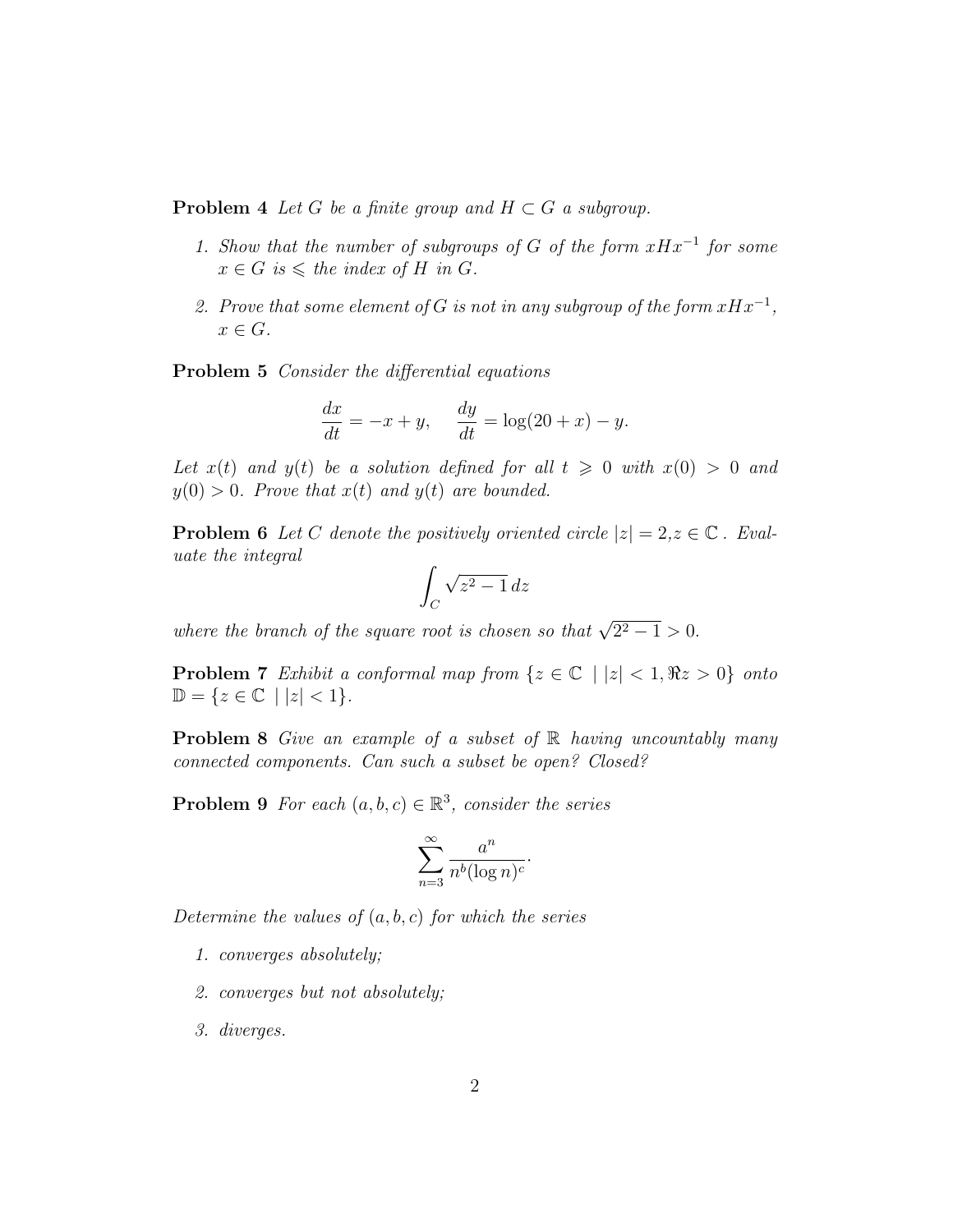**Problem 10** Let  $f : \mathbb{R}^n \to \mathbb{R}$  be a function whose partial derivatives of order  $\leq 2$  are everywhere defined and continuous.

1. Let  $a \in \mathbb{R}^n$  be a critical point of  $f(i.e., \frac{\partial f}{\partial x_j}(a) = 0, i = 1, \ldots, n)$ . Prove that a is a local minimum provided the Hessian matrix

$$
\left(\frac{\partial^2 f}{\partial x_i \partial x_j}\right)
$$

is positive definite at  $x = a$ .

2. Assume the Hessian matrix is positive definite at all x. Prove that f has, at most, one critical point.

**Problem 11** Prove that every finite group is isomorphic to

- 1. A group of permutations;
- 2. A group of even permutations.

**Problem 12** Let  $S \subset \mathbb{R}^3$  denote the ellipsoidal surface defined by

$$
2x^2 + (y - 1)^2 + (z - 10)^2 = 1.
$$

Let  $T \subset \mathbb{R}^3$  be the surface defined by

$$
z = \frac{1}{x^2 + y^2 + 1}.
$$

Prove that there exist points  $p \in S$ ,  $q \in T$ , such that the line  $\overline{pq}$  is perpendicular to  $S$  at  $p$  and to  $T$  at  $q$ .

**Problem 13** Let  $\mathfrak J$  be the ideal in the ring  $\mathbb Z[x]$  (of polynomials with integer coefficients) generated by  $x - 5$  and 14. Find  $n \in \mathbb{Z}$  such that  $0 \le n \le 13$ and  $(x^3 + 2x + 1)^{50} - n \in \mathfrak{J}.$ 

**Problem 14** Let A and B be real  $2 \times 2$  matrices such that  $A^2 = B^2 = I$  and  $AB + BA = 0$ . Prove there exists a real nonsingular matrix T with

$$
TAT^{-1} = \begin{pmatrix} 1 & 0 \\ 0 & -1 \end{pmatrix} \quad TBT^{-1} = \begin{pmatrix} 0 & 1 \\ 1 & 0 \end{pmatrix}.
$$